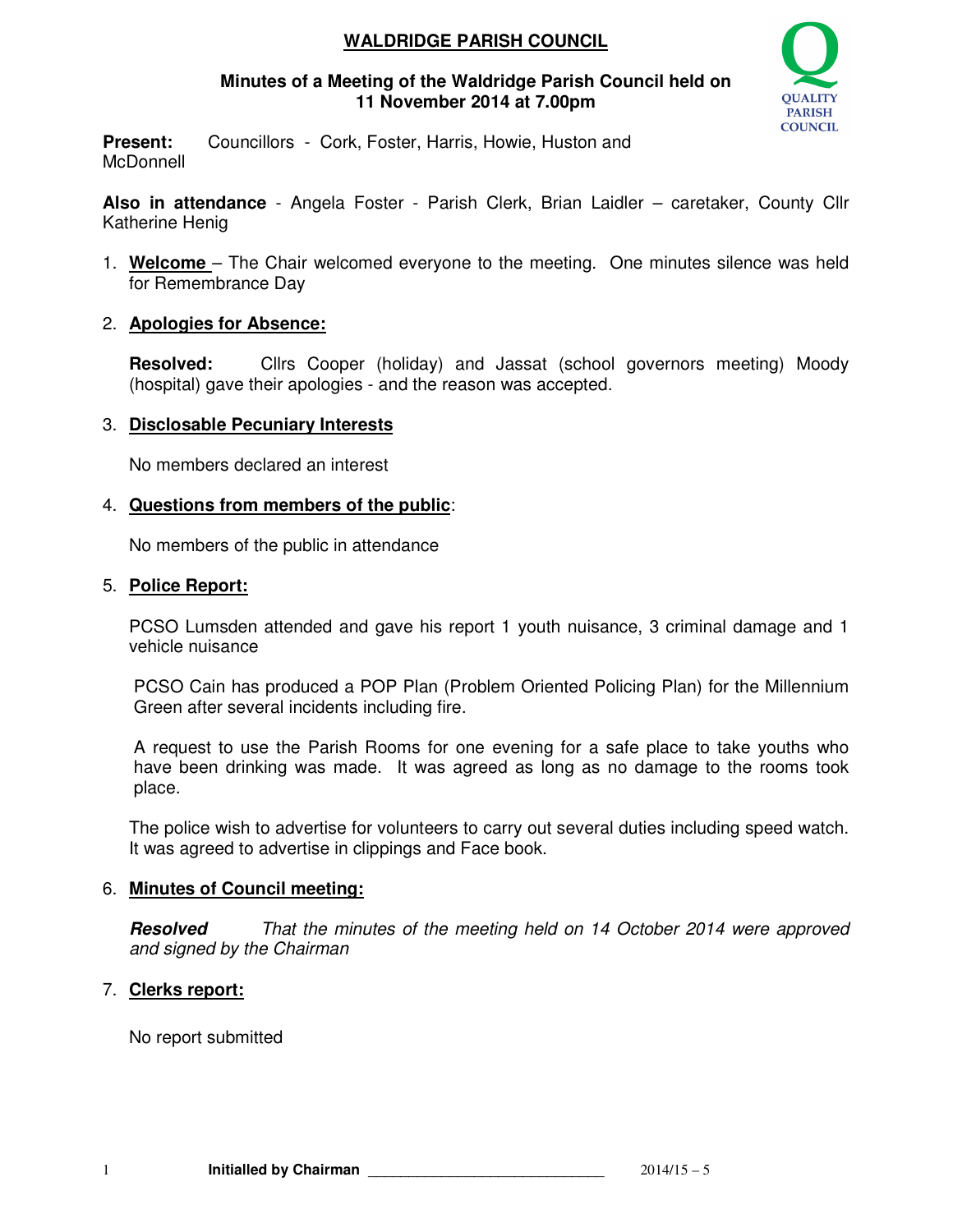#### 8. **Parish Matters and on-going items**

# a) **Planning applications received**

**To consider any planning applications received after the agenda was published.** 

**No applications received** 

b) **To consider any planning applications received after the agenda was published.** 

 **No applications received** 

c) **County Councillors report –** Cllr Henig submitted her report covering:

**Ongoing projects** - Dog fouling stickers / Flood defence

**Traffic management** - Hermitage School / Community speed involvement / Parking in Waldridge Village

**Other issues** - Chester le Street post office / Rogue traders week

**Resolved:** The report was noted. All matters accepted.

d) **Fitness equipment monthly inspections –** The equipment has been inspected. More damage has occurred since last meeting. Police have been informed. Costs of signs were discussed

**Resolved:** It was agreed to purchase 4 signs at £3.99 each.

- e) **Recent fire on Millennium Green** After a recent fire on bonfire night, damage was caused to the green. It was suggested asking the probation to help clear up, along with clearing the paths of grass. The problems will be addressed by the POP Plan previously discussed.
- f) **Budget** The budget was discussed, changes were made, this to be brought to the next meeting for approval in readiness for precept setting in January. Projects that were not completed to be carried forward to next year. This money to be earmarked for next year. An action plan will be produced.
- g) **Parking problems in the village –** One location has been identified, Cllr Henig to check if the land is DCC before further communications made.
- h) **Quality status** New criteria has been submitted for re-accreditation. A foundation level was offered for one year

**Resolved:** It was agreed to apply for foundation and get all the criteria up to date before December 2015

i) **Fun day –** All details were discussed

**Resolved:** A date of 6 September was agreed. The Clerk to book all activities previously used.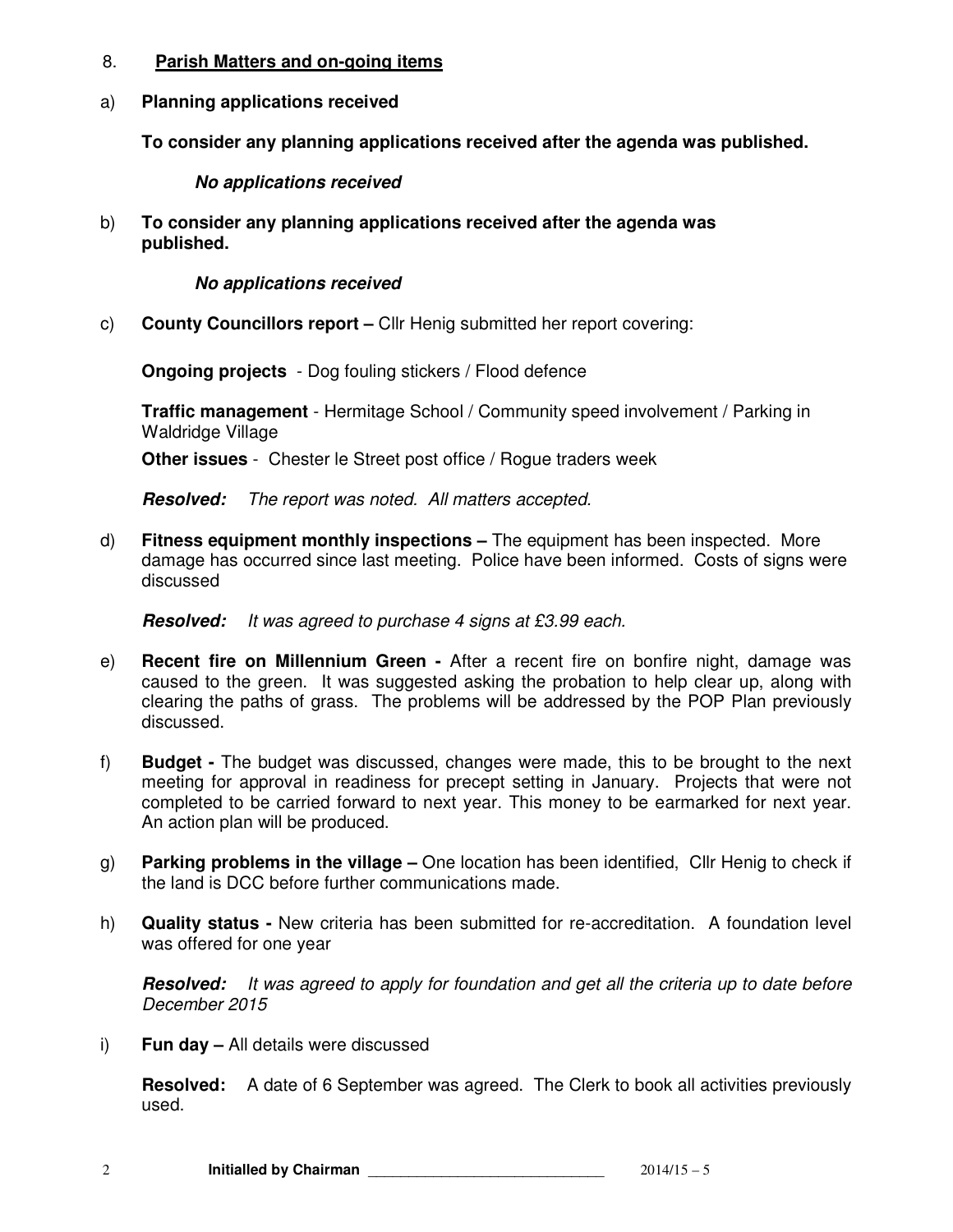# j) **Award evening** – All final arrangements discussed

**Resolved:** All arrangements / agenda agreed, it was agreed to purchase wine and refreshments for the evening.

- k) **Halloween** The event was discussed, it was agreed to hold again next year. Several requests were made. This to be discussed when arranging event.
- l) **Scarecrow trail** This to be placed on next agenda due to time restraints
- m) **Disciplinary procedure**  The document was distributed for approval

**Resolved:** It was agreed to adopt

n) **Delegation scheme** - The document was distributed for approval

**Resolved:** It was agreed to adopt

o) **Standing orders** - This was amended to include filming at meetings.

**Resolved:** It was agreed to adopt changes

p) **Timetable of events** – CDALC forthcoming events (if any)

No training available at present

#### q) **Correspondence received**

- Nothing received
- r) **Correspondence received after agenda published** (to note only)
	- Nothing received

# s) **Waldridge in Bloom working group update –**

Cllr Cork gave an update. He wishes to apply to the Hagrig Fund, the Clerk to check for details.

Northumbria in Bloom application request to apply

**Resolved:** It was agreed to apply and to raise cheque for £125.00

# t) **AAP forum updates** –

- Nothing to report
- u) **Urgent issues for noting** (Clerk to use delegated powers if necessary) **and any items Councillors wish to agenda for next meeting**